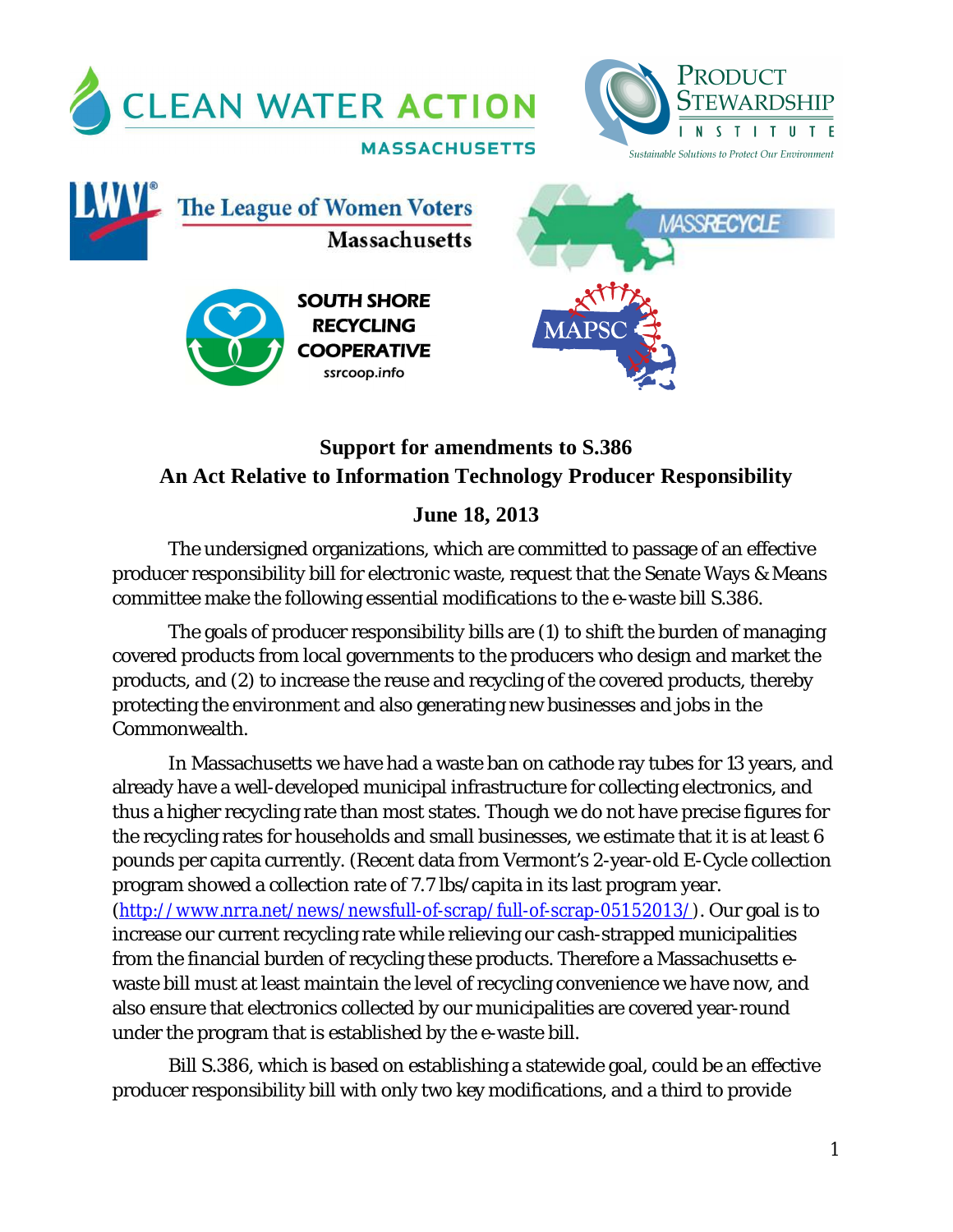consistency with the other two:

#### **1. Eliminate the provision that counts material collected from municipal programs for recycling as double for the producer's target collection by weight Section 3 (h).**

*Reason:* The "doubling" provision combined with a yearly adjustment in the statewide goal (after the first three years) based on *actual weight collected—not the doubled number--* means that in three years the statewide rate could become 3 pounds per capita—not 6. And the following year the industry need only collect half of that—or 1.5 pounds. *Thus over time the statewide goal would be a vanishing number.*

Note: "Doubling" of material collected for reuse, however, is acceptable because such materials make up very small proportion of the waste stream, while the benefits from reuse are much higher than from recycling.

## **2. Require producers to accept covered electronics into their programs on an on-going, year-round basis from any public or private entity providing electronics collection service as of December 31, 2012. Section 3 (c) 1.**

*Reason:* As noted, an effective producer responsibility bill for electronics must at least maintain the current rate of recycling, which is estimated to be higher than 6 lbs./capita now, and also ensure that municipalities that accept electronics from residents are not left with the cost of recycling this material. In Massachusetts this is essential, because for many years our municipalities have been forbidden by regulation to send CRTs to disposal facilities, and have had to bear the cost or charge a fee to cover all or part of the cost of recycling computers and TVs. Without this provision added, there is nothing in the bill to ensure that the material brought to municipal programs will be accepted by the program after manufacturers reach their collection goals for a given year, and, as noted, shifting the costs of recycling electronics from municipalities to the producers is the first goal of a producer responsibility bill for electronics.

### **3. Consistent with #2 above, the "Manufacturer's Collection Amount" should be defined as the** *minimum* **weight in covered electronic equipment that has reached the end of its useful life that each manufacturer is responsible for collecting annually, as measured by the product of the statewide collection goal and the manufacturer's market share. Section 1, "Manufacturer's Collection Amount."**

*Reason:* Currently the bill defines the manufacturer's collection amount as a fixed *total*, which would enable the manufacturers to shut off their program every year when they reach this target, instead of continuing to accept materials collected by municipalities year round. Therefore, as this practice works against the goals of increasing recycling and shifting the cost burden from municipalities, as stated above, the target collection amount should be expressed as a "minimum" rather than a "total."